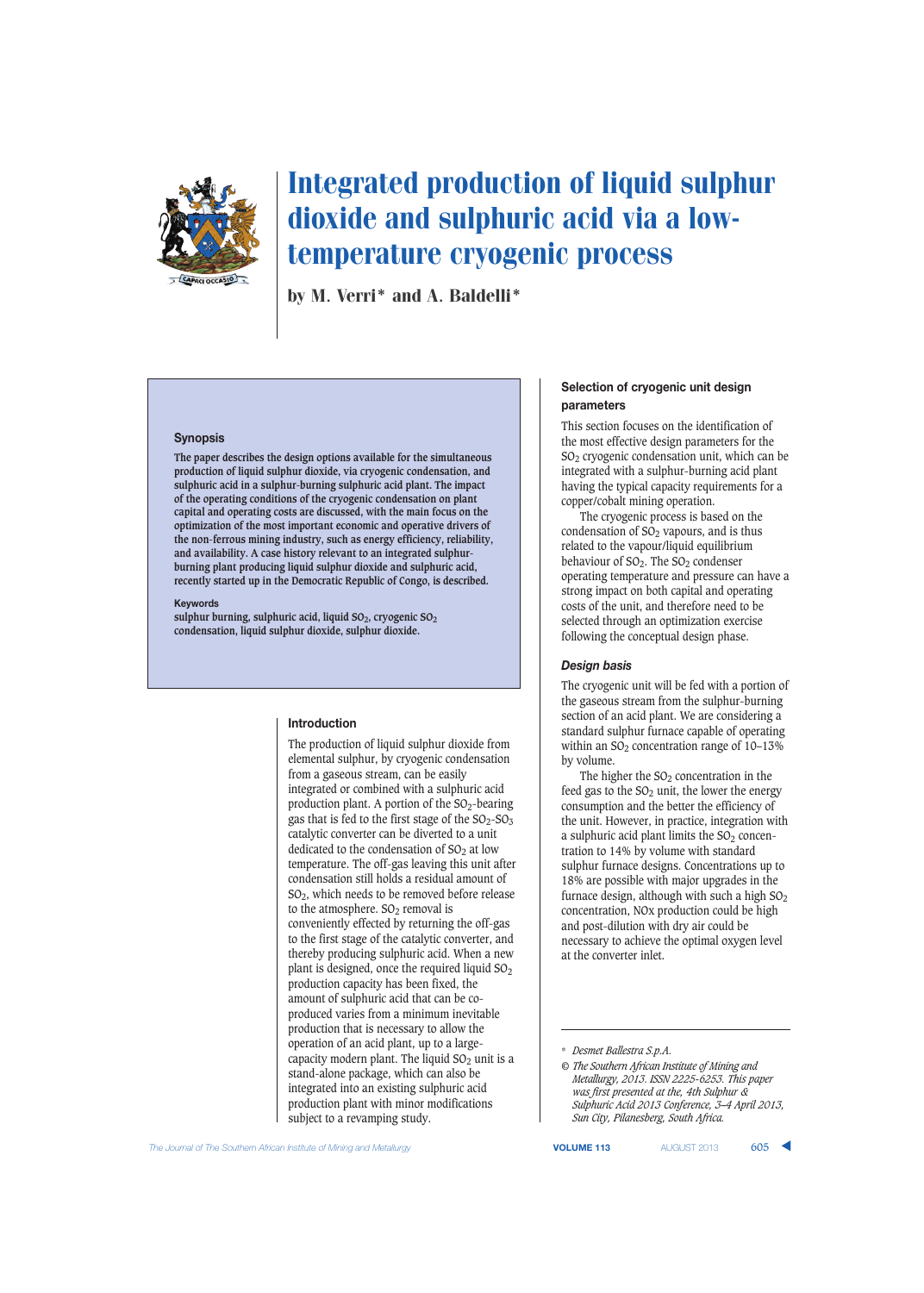Given a required  $SO<sub>2</sub>$  production capacity, the amount of gas fed to the cryogenic unit is related to the  $SO<sub>2</sub>$  removal capacity of the cryogenic condenser. Taking advantage of the integration with an acid plant, the exhaust gas is returned to the first pass of the  $SO_2$ -  $SO_3$  catalytic converter. Since the uncondensed  $SO<sub>2</sub>$  is not vented to the atmosphere, a very low  $SO<sub>2</sub>$  residual concentration (parts per volume) in the exhaust gas is not required.

We found that 4% by volume residual  $SO<sub>2</sub>$  concentration is an optimum value, since it allows the use of operating conditions that do not require sophisticated equipment and provides the most effective operating cost.

#### *Selection of condensation temperature and pressure*

The  $SO<sub>2</sub>$  condensation temperature is a key parameter which has a strong impact on the design of the cryogenic unit. According to our optimization, this temperature shall be minimized. In fact, we select to condense  $SO<sub>2</sub>$  vapours at -65°C inside the tubes of a heat exchanger, which are submerged by a refrigerant evaporating at constant temperature slightly above the  $SO_2$  freezing point (-75.5°C).

The condensation at -65°C requires the use of a two-stage (high- and low-pressure) cryogenic package, working with two fluids (R23 and  $NH<sub>3</sub>$  for the separate low- and hightemperature circuits.

This is a standard package available from different vendors in the refrigeration business. The minimized working temperature has a minor impact on capital expenditure and power consumption, as can be seen from Table I, which compares the performance at two different condensing temperatures.

We can operate the condenser at -65°C and about 0.3 bar (gauge) pressure, in order to achieve 4% uncondensed  $SO<sub>2</sub>$ inside the exhaust gas.

A standard blower is used to circulate the gas through the liquid  $SO<sub>2</sub>$  unit. The blower head is set to the minimum amount required to withstand the pressure drops in the gas circuit, providing an optimized total electrical power consumption for the liquid  $SO<sub>2</sub>$  unit.

#### *Understanding the parameters optimization*

Figure 1 shows the behaviour of the  $SO<sub>2</sub>$  vapour/liquid equilibrium, providing the calculated amount of uncondensed  $SO<sub>2</sub>$  in the exhaust gas as a function of the condenser pressure at three different condensation temperatures.

A temperature increase from -65°C to -45°C requires the use of a two-stage cryogenic package, which can be optimized to use  $NH<sub>3</sub>$  as a single fluid and to require a slightly lower electrical power consumption and capital expenditure.

# Table I **Comparison of two liquid SO2 packages operating at -65°C and -45°C Package A B** *Characteristics of machinery* Condensation temperature  $-65^{\circ}$ C -65°C -45°C Condenser pressure and the condenser pressure of the condenser pressure of the condenser pressure of the condenser of the condenser of the condenser of the condenser of the condenser of the condenser of the condenser of th Cryogenic package Two stages (cascade) system, with Two stages (cascade) system, with Two stages (cascade) system, with Two stages (cascade) system, with Cryogenic packages (cascade) system, with Separate fluids NH<sub>3</sub>, R23 Separate fluids NH<sub>3</sub>, R23. (see Figure 2) HP and LP compressors Screw-type, oil-injected HP stage compression ratio:8.2  $\hphantom{\text{1}}\hphantom{\text{1}}\hphantom{\text{1}}\hphantom{\text{1}}\hphantom{\text{1}}\hphantom{\text{1}}\hphantom{\text{1}}\hphantom{\text{1}}$ LP stage compression ratio:12.2 HP stage compression ratio: 6.2 LP stage compression ratio:4.5 SO<sub>2</sub> gas booster stages and Single stage, centrifugal blower Two stages, integrally geared gas compressor (see Figure 4)<br>(see Figure 4) with inter-refrigeration. (see Figure 5) Head: 0.2 bar Head: 0.2 bar Head: 0.2 bar LV motor **HV** motor *Major utilities consumption* Water for cooling 2 940 000 kcal/h 2 940 000 kcal/h 2 940 000 kcal/h 2 940 000 kcal/h 2 940 000 kcal/h 2 940 000 kcal/h 2 940 000 kcal/h 2 940 000 kcal/h 2 940 000 kcal/h 2 940 000 kcal/h 2 940 000 kcal/h 2 940 000 kcal/h Electrical power Cryogenic package HP stage and the stage 513 kW(LV) 372 kW(LV) 372 kW(LV) Cryogenic Package LP stage 513 kW(LV) 240 kW(LV) Gas booster 160 kW(LV) 1950 kW(HV) Total power 1186 kW 2562 kW *Pros and cons* Operation A variable-frequency driver is used to manage the gas The multistage, engineered gas compressor requires a<br>flow variations, allowing energy savings gas bypass to manage the flow variation which may be gas bypass to manage the flow variation which may be required by the process Maintenance Two fluids shall be managed as refrigerants The gas compressor requires more maintenance and specialized technical service Capital (based on machinery cost, and the state of the Baseline 30% more expensive (mostly due to the gas compressor) not installed)

606 AUGUST 2013 **VOLUME 113** *The Journal of The Southern African Institute of Mining and Metallurgy*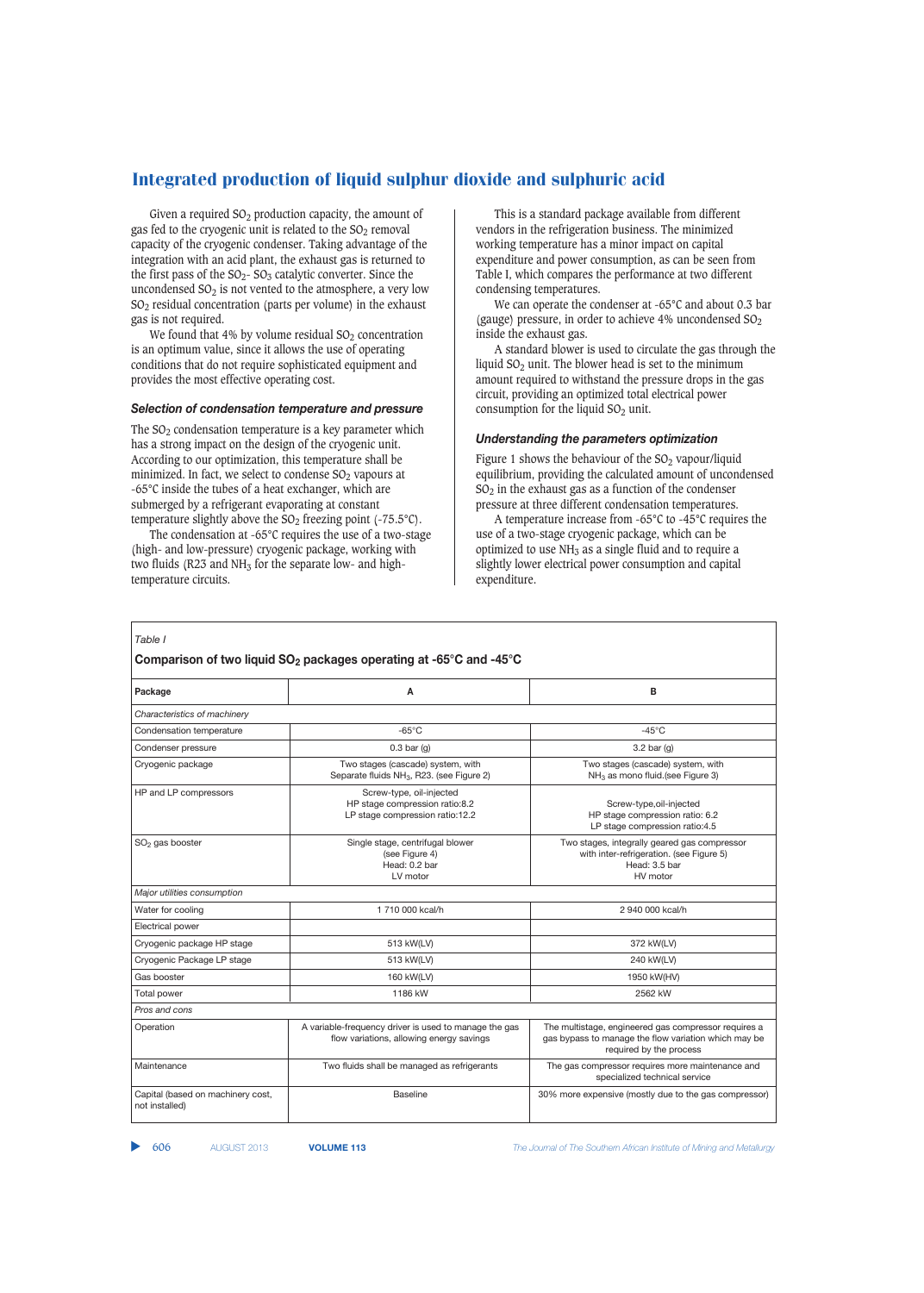The SO<sub>2</sub> condenser shall be operated either at -45°C and 4 bar (a) or -25°C and 12 bar (a) to limit the amount of uncondensed  $SO<sub>2</sub>$  in the return gas at 4 vol.%.

Operation at higher uncondensed  $SO<sub>2</sub>$  concentration (e.g. 8 vol.% )requires practically doubling the amount of gas in order to match the targeted production capacity.

In this case we still require to condense  $SO<sub>2</sub>$  at either -45°C and 2 bar (a) or -25°C and 6 bar (a).

Operation at about atmospheric pressure will not be possible at either -45°C or -25°C with a feed gas with 10-12% SO<sub>2</sub> concentration. Working at temperatures higher than -65°C requires the use of a proper compressor to obtain the required gas compression ratios. This compressor can be very complicated, and the associated costs in terms of capital and power consumption change dramatically from a standard blower.

Table I provides a comprehensive comparison between two liquid SO2 packages designed for -65°C and -45°C. The data refers to a plant having the following design basis:

- ➤ Production capacity: 900 t/day 100% acid plus 100 t/day liquid  $SO<sub>2</sub>$
- $\blacktriangleright$  Standard sulphur furnace operating at 10–12% SO<sub>2</sub> concentration
- ➤ Double conversion double absorption (DCDA) plant  $\blacktriangleright$  Catalytic SO<sub>2</sub>-SO<sub>3</sub> converter with standard V<sub>2</sub>O<sub>5</sub>
- catalyst and 3+1 configuration



**Figure 1—SO2 vapour/liquid equilibrium as a function of the condenser pressure**



**Figure 2—Two-stage cryogenic package, separate NH3, R23 fluids**

**The Journal of The Southern African Institute of Mining and Metallurgy <b>VOLUME 113 VOLUME 113** AUGUST 2013 607

- ➤ Standard interpass absorption tower with common pump tank
- $\blacktriangleright$  Liquid SO<sub>2</sub> cryogenic unit, capable of running from a minimum to a maximum capacity without affecting the acid production.



**Figure 3—Two-stage cryogenic package, NH3 monofluid**



**Figure 4—SO2 gas booster - single-stage, centrifugal blower**



**Figure 5—SO2 gas booster - two stages, integrally geared gas compressor with inter-refrigeration**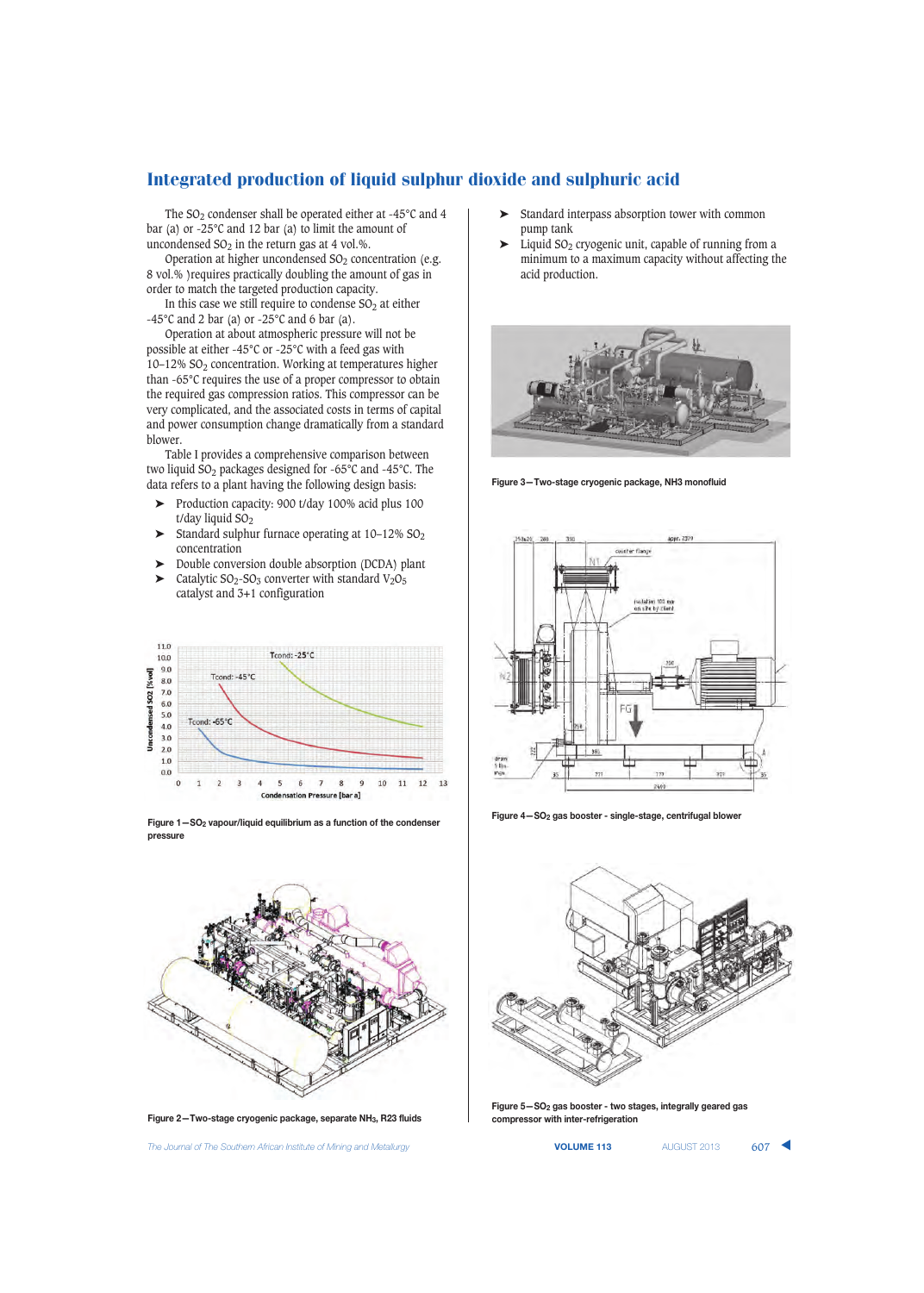The design case 'A' provides not only an important capital saving but allows about 1400 kW less power consumption, 70% lower cooling duty, and provides a more flexible operation and lower maintenance.

# **Plant configuration for integrated production of sulphuric acid and liquid SO2**

#### *SO2 cryogenic unit – process description*

The process flow diagram of the unit is depicted in Figure 6.

A portion of the  $SO<sub>2</sub>$  gas leaving the waste heat boiler of the acid plant (see Figure 7) is diverted to the  $SO<sub>2</sub>$  plant. The gas is cooled in the hot reheat exchanger, preheating the exhaust  $SO<sub>2</sub>$  gas returning to the acid plant.

The gas is further cooled and cleaned from traces of  $SO<sub>3</sub>$ inside the  $SO<sub>2</sub>$  washing tower, to avoid contamination of the liquid  $SO_2$  product. Gas sensible heat is removed and  $SO_3$ absorbed by countercurrent contact with concentrated acid, circulating through the tower with a dedicated circuit equipped with an acid cooler for temperature control.

A controlled quantity of dilution water is added to the column's tank to maintain the acid concentration at 98.5%. The acid produced by  $SO_3$  absorption is delivered to the sulphuric acid plant.

The  $SO<sub>2</sub>$  gas leaving the top of the tower is boosted by a blower, cooled in the cold reheat exchanger by the return gas, and sent to the SO<sub>2</sub> condenser. Inside this unit, part of the  $SO<sub>2</sub>$  gas is condensed using a refrigerant. Uncondensed  $SO<sub>2</sub>$ is returned to the acid plant with the exhaust gas, after preheating in the cold and hot reheat exchangers.

The design of the unit has been optimized in order to keep the overall pressure drop of the system below 0.2 bar. The condensed  $SO<sub>2</sub>$  is transferred to the liquid storage.

# *Integration requirements and impact on the sulphuric*

The liquid  $SO<sub>2</sub>$  unit can be considered as a stand-alone

*acid plant performance*

package, which can be integrated into either an existing or a new sulphur-burning sulphuric acid plant.

The integration has specific requirements, with a slight impact on the performance of a standard sulphuric acid production plant

The sulphur furnace of the acid plant shall be designed for 12–13 vol.% of  $SO<sub>2</sub>$  concentration at the outlet. This is feasible using the standard refractory material widely used for sulphur-burning acid plants. The maximum amount of SO2 that can be condensed from this stream (i.e. the total liquid  $SO_2$  production capacity) is limited by the  $SO_2/O_2$  ratio required by the  $SO_2$ - $SO_3$  converter catalyst.

This ratio shall be within the range of 1.15–1.20, having a residual oxygen content in the stream of about 8–9 vol.%.

The waste heat recovery that can be achieved by an integrated plant is affected by the amount of  $SO<sub>2</sub>$  removed from the catalytic converter inlet.

An acid plant designed for medium-pressure saturated steam will produce less steam when liquid  $SO<sub>2</sub>$  is operated. An acid plant designed for medium-pressure superheated steam will produce steam at lower superheating temperature when liquid  $SO<sub>2</sub>$  is operated. This temperature reduction does not compromise the operation of an electrical power cogeneration unit. However, an additional superheater recovering waste heat from the last converter stage could improve the steam superheating temperature, maximizing the efficiency of an eventual power co-generation unit.

As shown in the process flow diagram (Figure 7), the tieins between the acid plant and the liquid  $SO<sub>2</sub>$  unit are limited to very few lines, which are marked in red.

#### **Case study**

Desmet Ballestra completed recently a sulphur-burning, sulphuric acid and liquid SO<sub>2</sub> project, based on DuPont-MECS technology, for a metal mining complex in the Democratic Republic of Congo.

The key plant parameters are summarized in Table II. The plant was commissioned in mid-2012 with liquid  $SO<sub>2</sub>$ production on-stream. Figure 8 shows a photograph of the plant.





▲

608 AUGUST 2013 **VOLUME 113** *The Journal of The Southern African Institute of Mining and Metallurgy*